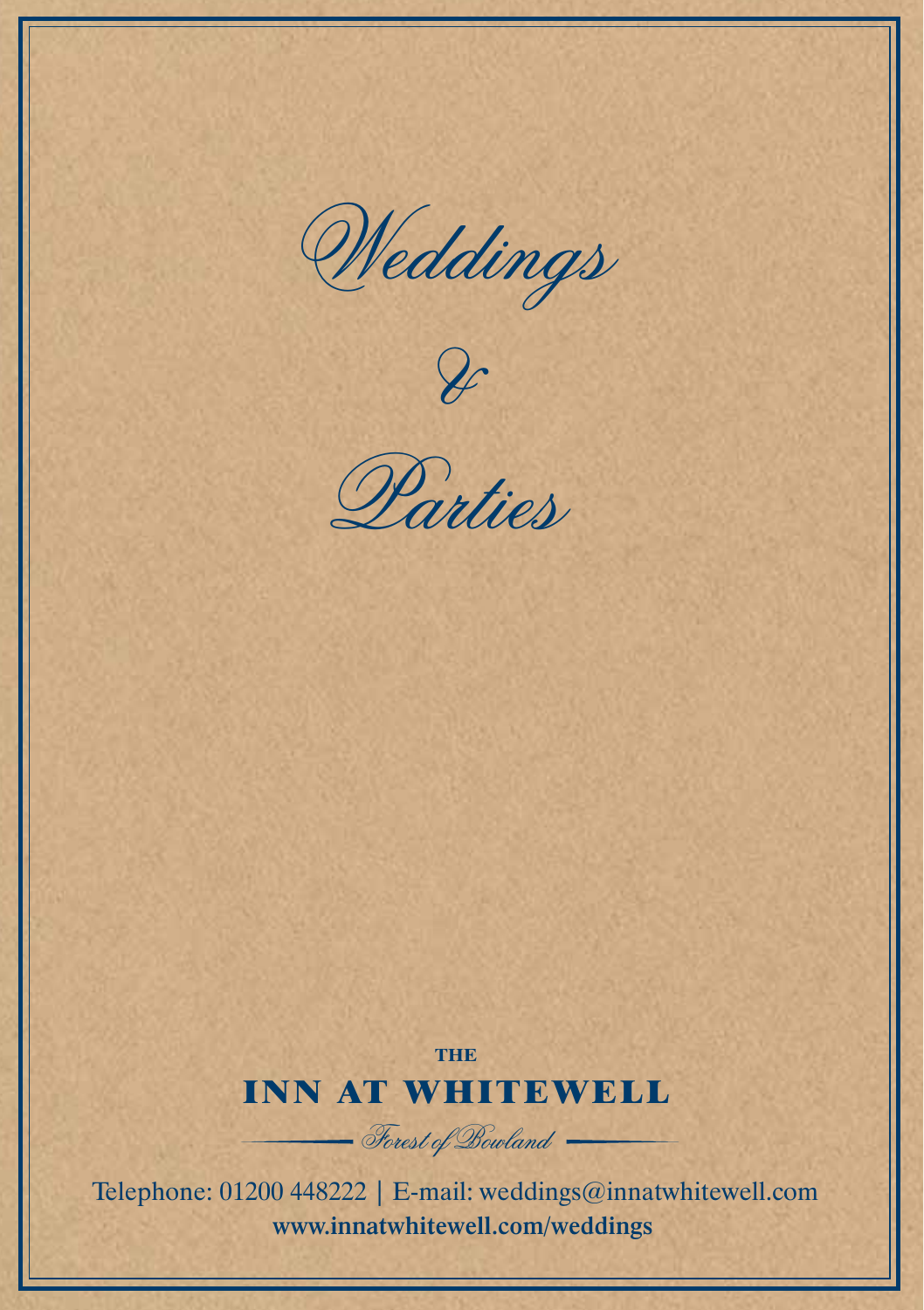Welcome

Thank you for considering The Inn at Whitewell as your potential wedding or party venue.

We are a 16th century rural Inn located on the banks of the river Hodder surrounded by breath-taking fells and beautiful scenery in the heart of the gorgeous Forest of Bowland.

We are famous for our bedrooms, our delicious locally sourced food and our own on-site vintners.

Our experienced wedding and party team are on hand from the moment you first step into the Inn all the way through to your special day.





Bedrooms

We have 25 bedrooms each individually decorated with designer fabrics, antique furniture and lovely pictures. Hand-made beds with Egyptian cotton sheets.



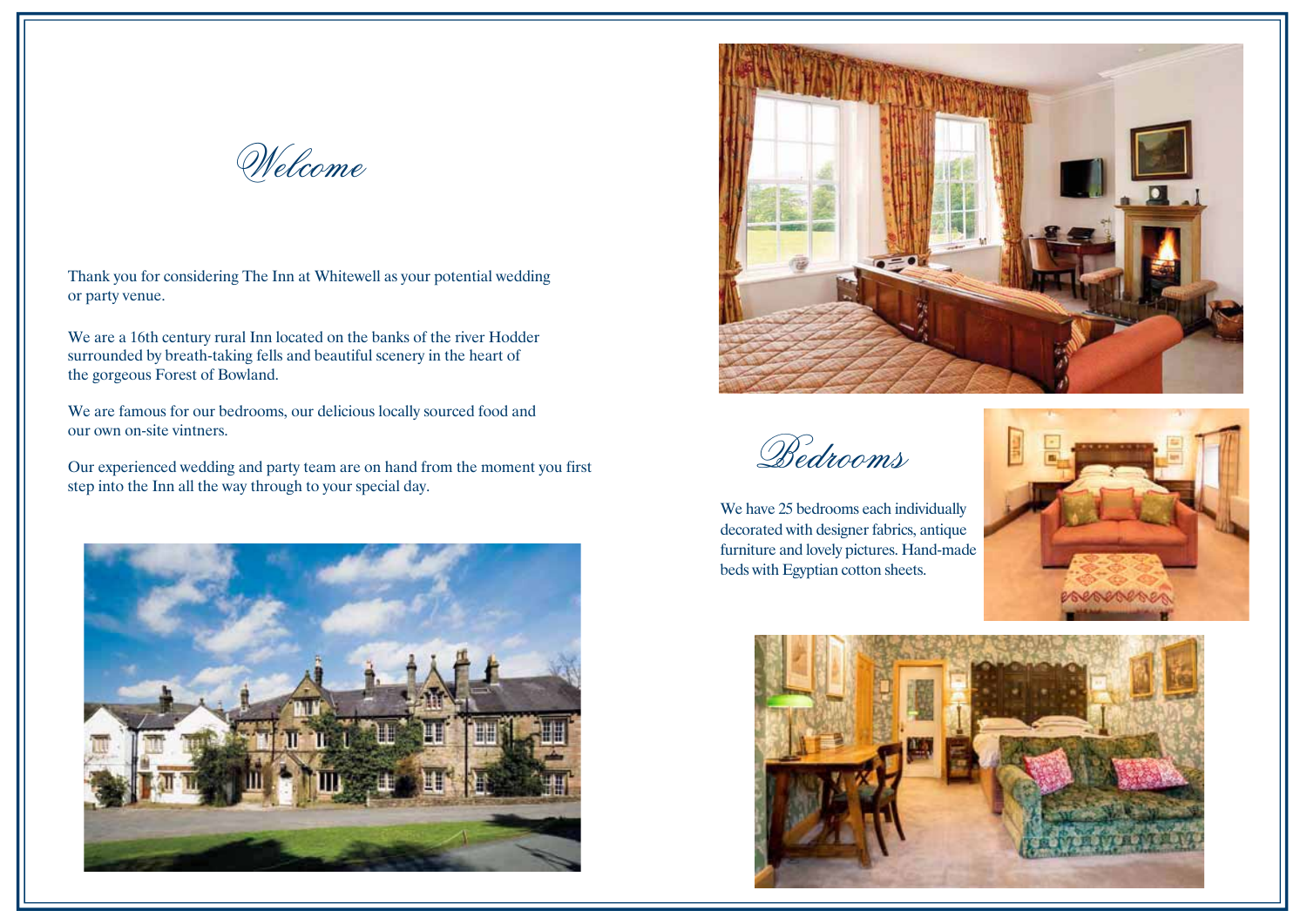Food &

Drink





Our traditional marquee is the perfect venue for a glamorous wedding or party. It is light and airy with spectacular views of the River Hodder and this rural valley. Glass doors lead to a balcony over the river, and a riverside garden with outside furniture and fire pits.

The inn at Whitewell is well known for the quality and consistency of its food. Many of our ingredients are sourced locally. Our head chef, Jamie, and his team take great pride in ensuring every plate is memorable and delicious.





Our on-site Vintner business means you have an un-paralleled choice of wines, which are hand picked from around the world. The team will help you pair the perfect food and wine combination for your day.

Marquee Wedding and Party





Our marquee is ideal for 80 plus people.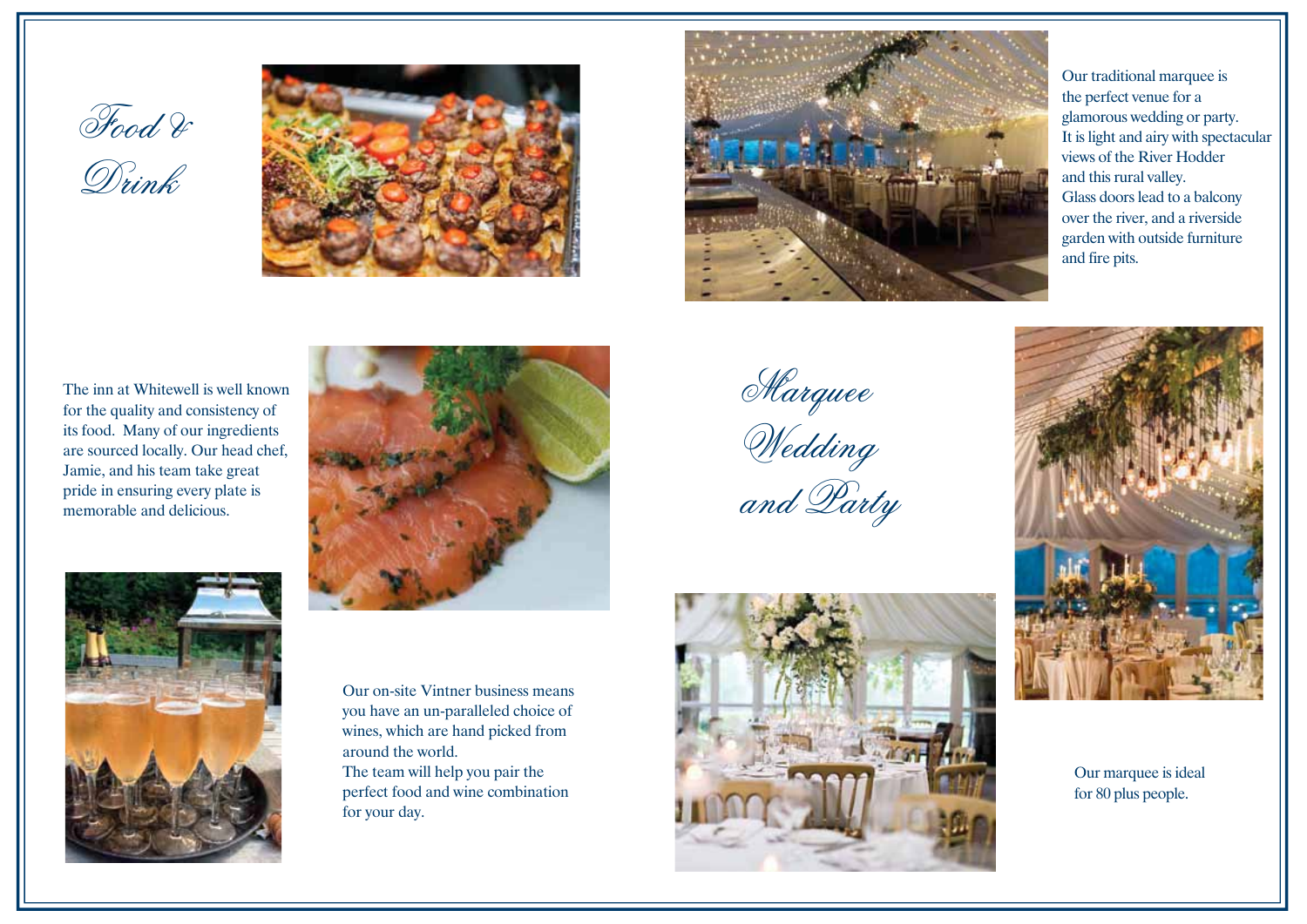





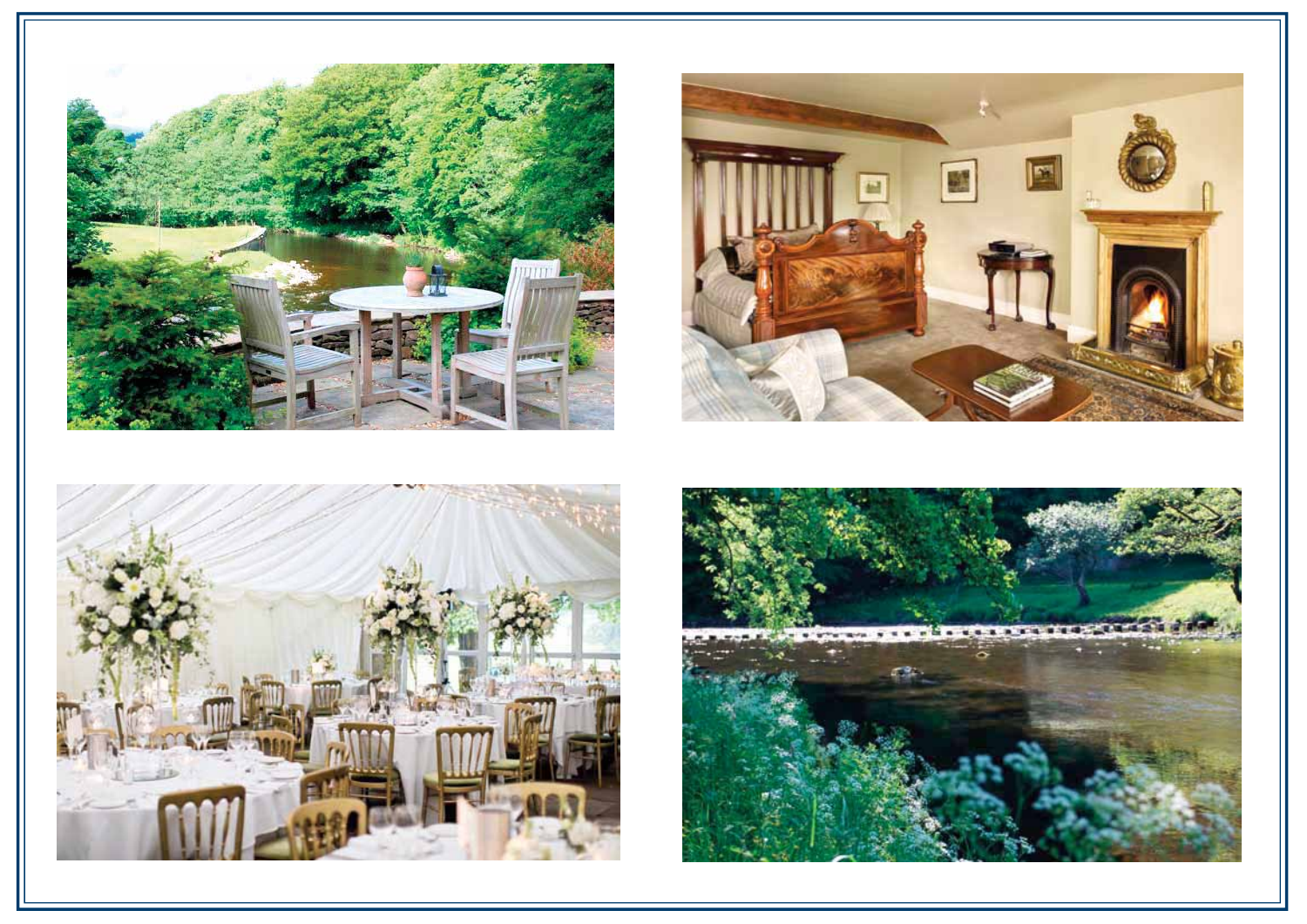Welcome Dining Room Civil Ceremonies  $and \; \mathscr{R}.$  Michael's Whitewell This brochure is a small taste of what we do.



Our main dining room has windows overlooking the of the Hodder Valley.

up to 60 guests for a dinner or 75 for a civil ceremony.

St. Michael's Whitewell, conveniently situated next to the Inn can hold up to step into the Inn all the way through to your special day. 200 guests. Please visit www.stmichaelswhitewell.com for more information about the church.

We are only hosting a few exclusive weddings a year.

Our new wedding offering is for total exclusivity, you will have the whole Inn both inside and outside, and its 25 bedrooms together with tailor-made menus and wine lists.

As such we are able to offer a truly bespoke and magical day and night.

To find out more please email weddings@innatwhitewell.com or ring Andrea on 01200 448222.

many more pietares on Many more pictures on our website www.innatwhitewell.com.



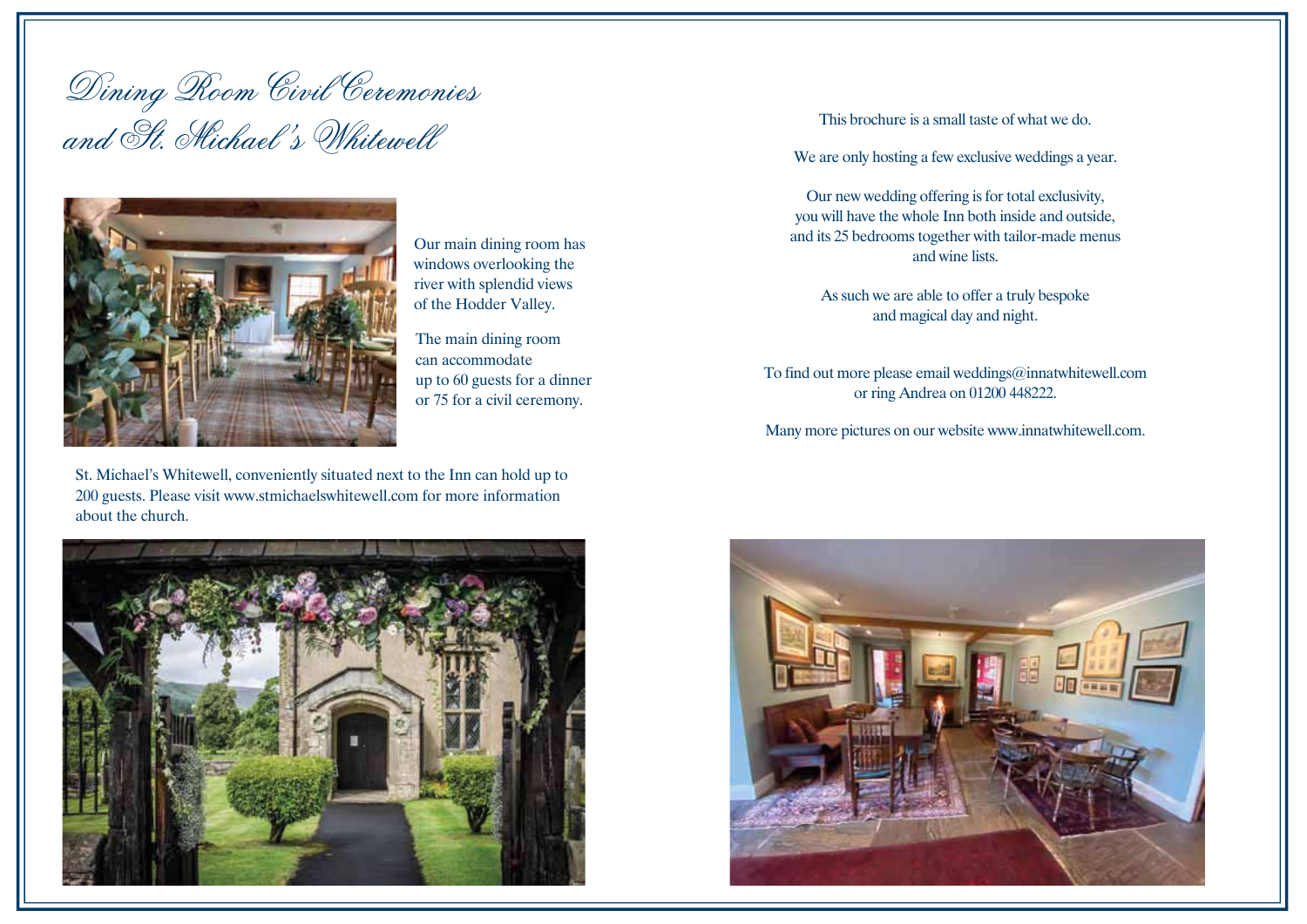